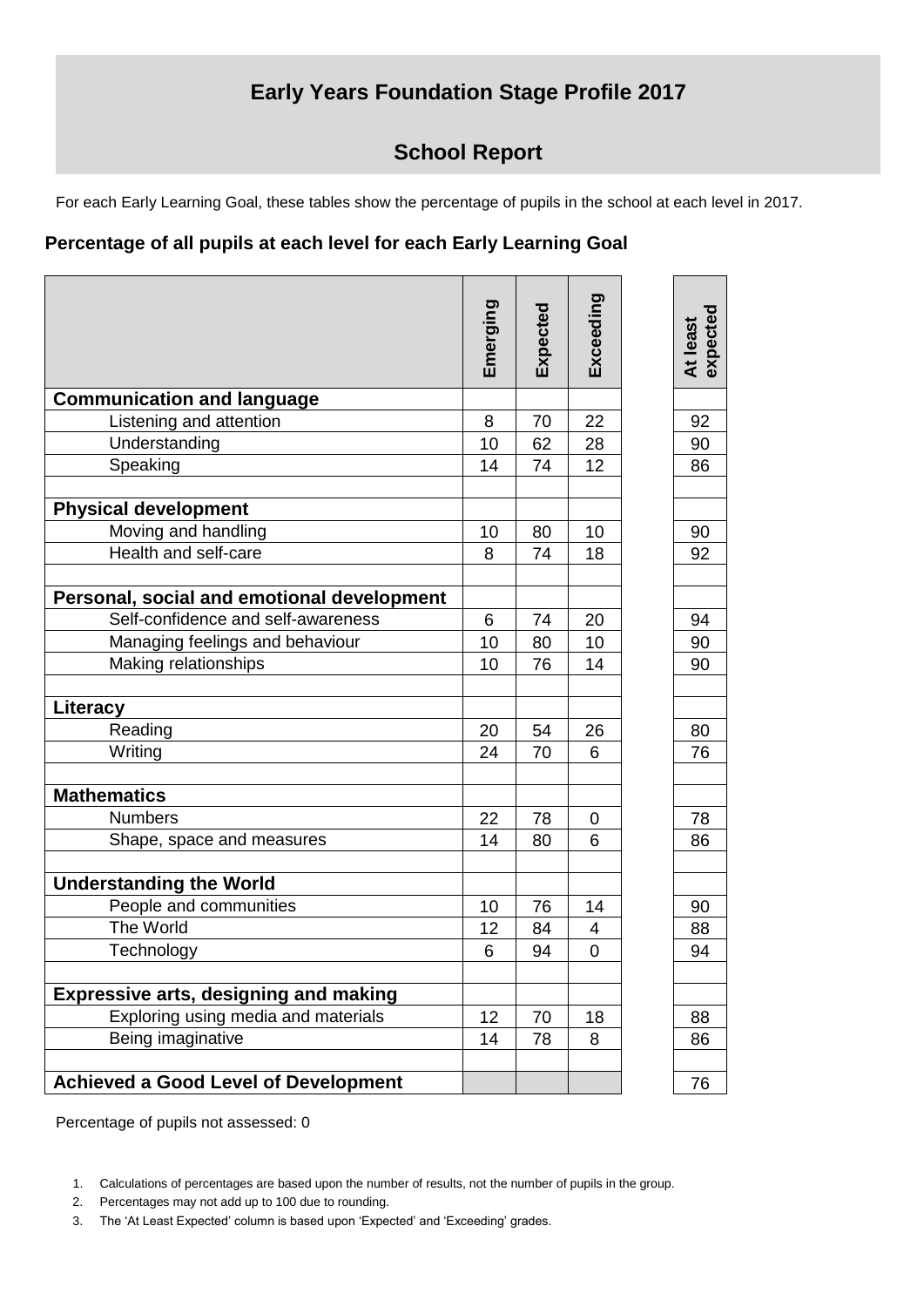| Percentage of boys at each level for each Early Learning Goal |
|---------------------------------------------------------------|
|---------------------------------------------------------------|

|                                              | Emerging | Expected | Exceeding      | expected<br>At least |
|----------------------------------------------|----------|----------|----------------|----------------------|
| <b>Communication and language</b>            |          |          |                |                      |
| Listening and attention                      | 11.5     | 69.2     | 19.2           | 88.4                 |
| Understanding                                | 15.3     | 53.8     | 30.7           | 84.6                 |
| Speaking                                     | 19.2     | 69.2     | 11.5           | 80.7                 |
| <b>Physical development</b>                  |          |          |                |                      |
| Moving and handling                          | 19.2     | 76.9     | 3.85           | 80.7                 |
| Health and self-care                         | 11.5     | 76.9     | 11.5           | 88.4                 |
| Personal, social and emotional development   |          |          |                |                      |
| Self-confidence and self-awareness           | 7.69     | 80.7     | 11.5           | 92.3                 |
| Managing feelings and behaviour              | 19.2     | 76.9     | 3.85           | 80.7                 |
| Making relationships                         | 19.2     | 69.2     | 11.5           | 80.7                 |
| Literacy                                     |          |          |                |                      |
| Reading                                      | 30.7     | 46.1     | 23.0           | 69.2                 |
| Writing                                      | 38.4     | 57.6     | 3.85           | 61.5                 |
| <b>Mathematics</b>                           |          |          |                |                      |
| <b>Numbers</b>                               | 34.6     | 65.3     | $\overline{0}$ | 65.3                 |
| Shape, space and measures                    | 19.2     | 73.0     | 7.69           | 80.7                 |
| <b>Understanding the World</b>               |          |          |                |                      |
| People and communities                       | 11.5     | 84.6     | 3.85           | 88.4                 |
| The World                                    | 15.3     | 80.7     | 3.85           | 84.6                 |
| Technology                                   | 11.5     | 88.4     | $\mathbf 0$    | 88.4                 |
| <b>Expressive arts, designing and making</b> |          |          |                |                      |
| Exploring using media and materials          | 23.0     | 69.2     | 7.69           | 76.9                 |
| Being imaginative                            | 26.9     | 69.2     | 3.85           | 73.0                 |
|                                              |          |          |                |                      |
| <b>Achieved a Good Level of Development</b>  |          |          |                | 61.5                 |

Percentage of boys not assessed: 0

- 2. Percentages may not add up to 100 due to rounding.
- 3. The 'At Least Expected' column is based upon 'Expected' and 'Exceeding' grades.

<sup>1.</sup> Calculations of percentages are based upon the number of results, not the number of pupils in the group.